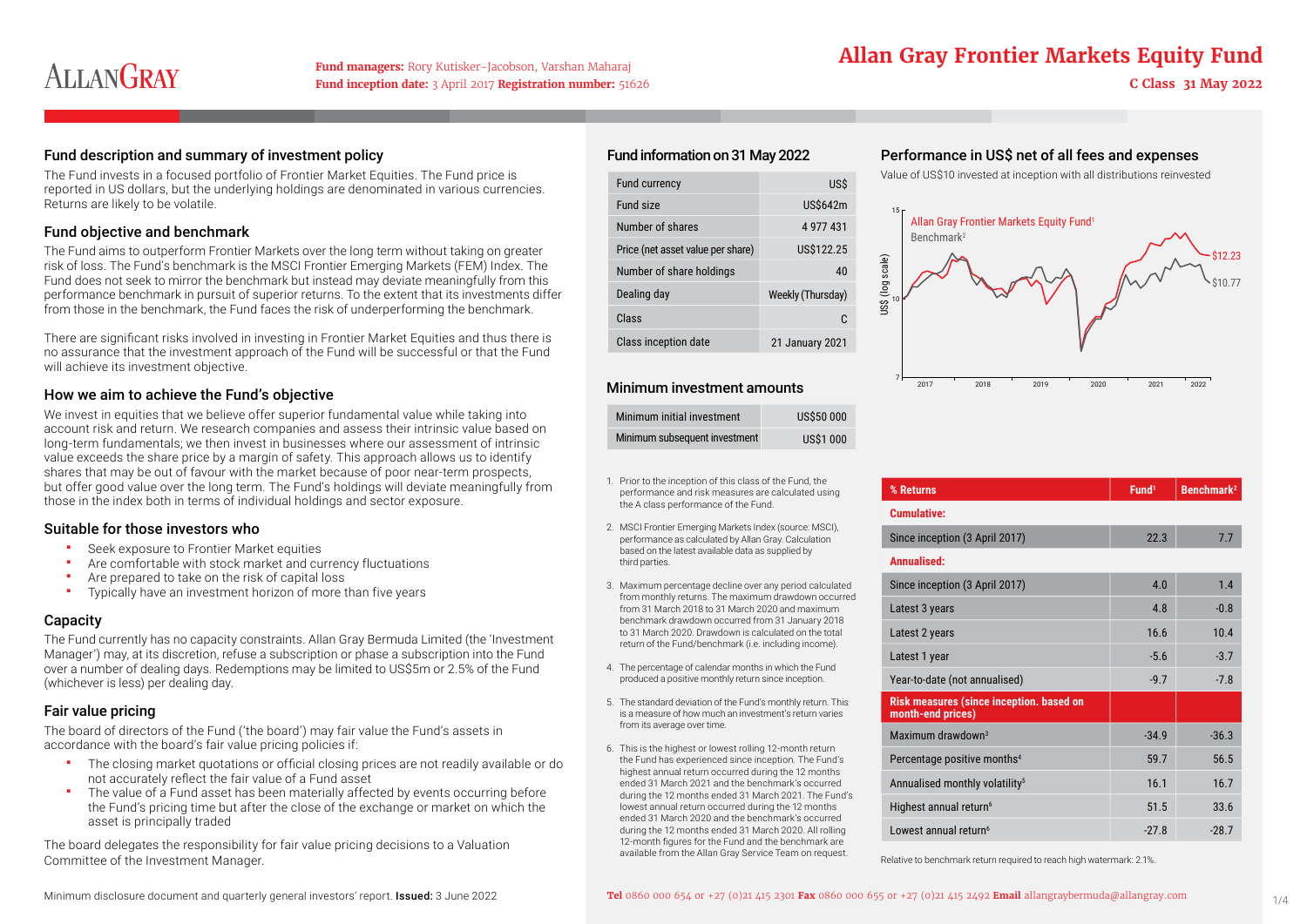# ALLANGRAY

**Fund inception date:** 3 April 2017 **Registration number:** 51626 **C Class 31 May 2022** 

## **Allan Gray Frontier Markets Equity Fund managers:** Rory Kutisker-Jacobson, Varshan Maharaj

## Meeting the Fund objective

The Fund aims to outperform Frontier Markets over the long term without taking on greater risk of loss. The Fund may experience periods of underperformance in pursuit of this objective. Since inception the Fund has outperformed its benchmark. The maximum drawdown and lowest annual return numbers in the 'Performance in US\$ net of all fees and expenses' table show that the Fund has not experienced more downside than its benchmark in periods of negative market returns. We believe our philosophy of buying undervalued equities should generate positive absolute returns over time.

## Subscription and redemption charge

Investors may be charged 1% when subscribing for Fund shares. Investors may be charged 1% when redeeming Fund shares in the case of significant redemptions. These charges are paid into the Fund to offset the costs associated with the transactions that are borne by the Fund. The Investment Manager may waive these charges if transactions substantially offset one another.

## Annual management fee

The management fee consists of a base fee of 0.7% and a performance component. The fee rate is calculated weekly by comparing the Fund's total performance for the week, after the base fee is deducted, to that of the benchmark.

Fee for performance equal to the Fund's benchmark: 0.7% p.a.

For each percentage point above or below the benchmark we add or deduct 0.2%. This means that Allan Gray shares in approximately 20% of the performance relative to the benchmark. The fee can decrease to a minimum of 0%. If the fee would have been negative, the negative fee will be carried forward to reduce the next week's fee (and all subsequent weeks until the underperformance is recovered).

## Total expense ratio (TER) and transaction costs

The annual management fee charged is included in the TER. The TER is a measure of the actual expenses incurred by the Fund over a one and three-year period (annualised). Since Fund returns are quoted after deduction of these expenses, the TER should not be deducted from the published returns (refer to page 4 for further information). Transaction costs are disclosed separately. The TER and transaction costs cannot be determined accurately because of the short life span of the class. Calculations are based on actual data where possible and best estimates where actual data is not available.

## Country of primary listing on 31 May 2022

| <b>Country</b>        | % of Equities | <b>Benchmark<sup>2</sup></b> |
|-----------------------|---------------|------------------------------|
| <b>United Kingdom</b> | 21.8          | 0.0                          |
| Nigeria               | 16.1          | 2.8                          |
| Philippines           | 15.2          | 30.0                         |
| Kazakhstan            | 12.4          | 3.0                          |
| Australia             | 8.1           | 0.0                          |
| Egypt                 | 6.4           | 2.6                          |
| Bangladesh            | 4.9           | 2.4                          |
| Sri Lanka             | 2.9           | 0.3                          |
| Romania               | 2.8           | 3.3                          |
| Kenya                 | 2.7           | 2.4                          |
| <b>Kuwait</b>         | 2.7           | 0.0                          |
| Pakistan              | 1.9           | 0.5                          |
| Argentina             | 1.0           | 0.0                          |
| Slovenia              | 0.9           | 1.8                          |
| Vietnam               | 0.4           | 14.2                         |
| Peru                  | 0.0           | 9.7                          |
| Colombia              | 0.0           | 9.1                          |
| Morocco               | 0.0           | 5.0                          |
| <b>Bahrain</b>        | 0.0           | 4.3                          |
| Iceland               | 0.0           | 3.7                          |
| <b>Other</b>          | 0.0           | 4.9                          |
| Total $(\%)$          | 100.0         | 100.0                        |

7. There may be slight discrepancies in the totals due to rounding.

8. The TER and Transaction costs data is that of the A Class of the Fund, reduced by 0.3% p.a.

Note: There are ~32 countries in the benchmark, therefore countries not in the Fund may be shown as "Other" as the last balancing item for the benchmark.

## Sector allocation on 31 May 2022

| <b>Sector</b>                  | % of Fund | Benchmark <sup>2</sup> |
|--------------------------------|-----------|------------------------|
| Energy                         | 2.3       | 4.3                    |
| <b>Basic materials</b>         | 14.4      | 6.1                    |
| Industrials                    | 2.0       | 11.0                   |
| <b>Consumer staples</b>        | 23.2      | 7.3                    |
| Healthcare                     | 3.9       | 2.9                    |
| Consumer discretionary         | 3.9       | 4.6                    |
| Telecommunications             | 0.0       | 7.9                    |
| <b>Utilities</b>               | 0.0       | 4.3                    |
| <b>Financials</b>              | 42.7      | 36.8                   |
| Real estate                    | 0.0       | 14.7                   |
| Money market and bank deposits | 7.8       | 0.0                    |
| Total $(\%)^7$                 | 100.0     | 100.0                  |

## Asset allocation on 31 May 2022

| <b>Asset Class</b>             | <b>Total</b> |  |
|--------------------------------|--------------|--|
| Net equity                     | 92.3         |  |
| <b>Bonds</b>                   | 4.8          |  |
| Money market and bank deposits | 2.9          |  |
| Total $(\%)^7$                 | 100.0        |  |

## Total expense ratio (TER) and transaction costs 8

| TER and transaction costs breakdown for the<br>1- and 3-year period ending 31 March 2022 | 1yr % | 3yr %            |
|------------------------------------------------------------------------------------------|-------|------------------|
| <b>Total expense ratio</b>                                                               | 1.11  | 1.78             |
| Fee for benchmark performance                                                            | 0.70  | 0.70             |
| Performance fees                                                                         | 0.24  | 0.85             |
| <b>Custody fees</b>                                                                      | 0.11  | 0.17             |
| Other costs excluding transaction costs                                                  | 0.06  | 0.06             |
| <b>Transaction costs</b>                                                                 | 0.10  | 0.23             |
| <b>Total investment charge</b>                                                           | 1.21  | 2 Q <sub>1</sub> |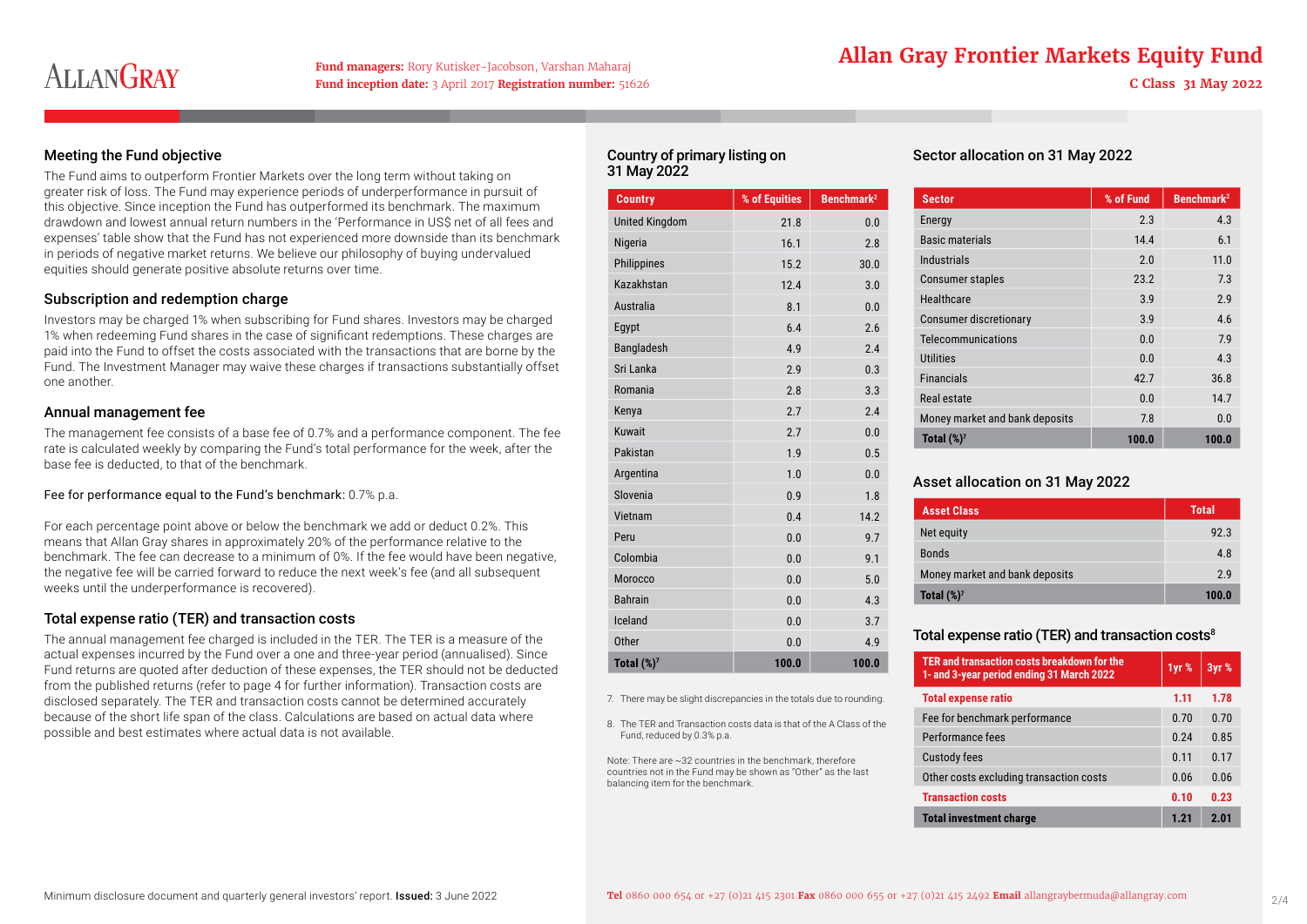## **Fund managers: Rory Kutisker-Jacobson, Varshan Maharaj Fund <b>Equity** Fund **Allan Gray Frontier Markets Equity Fund**

# **ALLANGRAY**

**Fund inception date:** 3 April 2017 **Registration number:** 51626 **C Class 31 May 2022** 

The first three months of 2022 have been tough for the Fund from both a relative and absolute perspective. For the quarter, the Fund declined in value by 9.1% versus the MSCI Frontier Emerging Markets Index (FEM Index), which was broadly flat at 0.5%.

The primary driver of the underperformance has been the Russian invasion of Ukraine. While our Fund has no direct exposure to Russia or Ukraine, we are overweight investments in neighbouring Eastern European and Asian countries, and their markets have not gone unaffected.

Our largest exposures in this regard are our investments in Kazakhstan, through Halyk Bank and uranium producer Kazatomprom, and in Georgia, through TBC Bank and diversified holding company Georgia Capital. Year to date, Kazatomprom is down 17% in US dollars, while Halyk Bank is down more than 37%. London-listed TBC Bank is down more than 35% in US dollars and Georgia Capital is down roughly 14%.

Part of the fall in these share prices is justified: These countries border Russia, and they have above-average direct and indirect economic exposure as a result. Businesses operating in Georgia and Kazakhstan will not go unaffected, and this is likely to be a very tough year for them. Secondly, given Russia's invasion of Ukraine, the risk of territorial expansion elsewhere in the region is also heightened.

However, part of the fall is unjustified: Fear and uncertainty are elevated and there appears to be aggressive selling of these names with little consideration for existing valuations or how much of the potential downside is arguably already priced in. Part of the selling also appears to be arbitrary in nature and driven by redemptions in Eastern European and Asian funds, with blanket selling of all names to meet fund redemptions. Given the illiquidity of Russian shares, due to market closures and sanctions, this has exacerbated the selling of the more liquid counters. It is somewhat of a "get me out at any cost" scenario.

When the market seems overly focused on the short term and is seemingly selling at any cost, that is when we get excited. Our focus is fundamental, bottom-up and long term. We strive to buy above-average companies at below-average prices. Occasionally, the market will dish up opportunities where the risk and reward metrics are skewed heavily in our favour. Although we cannot predict how the current conflict will unfold, we do believe the current environment is presenting such an opportunity. We believe our investments in Kazakhstan and Georgia are in well-capitalised, well-run companies that can survive a prolonged downturn and offer substantial upside in any kind of return to normal over the longer term.

We spoke about Georgia and TBC Bank in our September 2021 Allan Gray Frontier Markets Equity Fund commentary. At the time, TBC was trading on less than 5 times forward earnings. Following this year's events, TBC can now be bought for approximately 3 times historic earnings. This is for the largest bank in Georgia, a market with low banking penetration and an effective duopoly. Similarly, Halyk Bank, the largest bank in Kazakhstan, now trades on 3 times historic earnings. It is highly likely both banks are going to have a disappointing year; however, they are both well capitalised and well positioned to sustain a prolonged downturn. The recent experience during the COVID-19 pandemic provides an apt example of their respective abilities to weather hardships. Over the longer term, both banks have consistently grown earnings and delivered returns on equity in excess of 20%. It is not often you get to buy high-quality companies at bargain-bin prices, but we believe today presents such an opportunity.

During the quarter, we added to our positions in Kazakhstan and Georgia.

### Commentary contributed by Rory Kutisker-Jacobson

## **Fund manager quarterly commentary as at 31 March 2022**